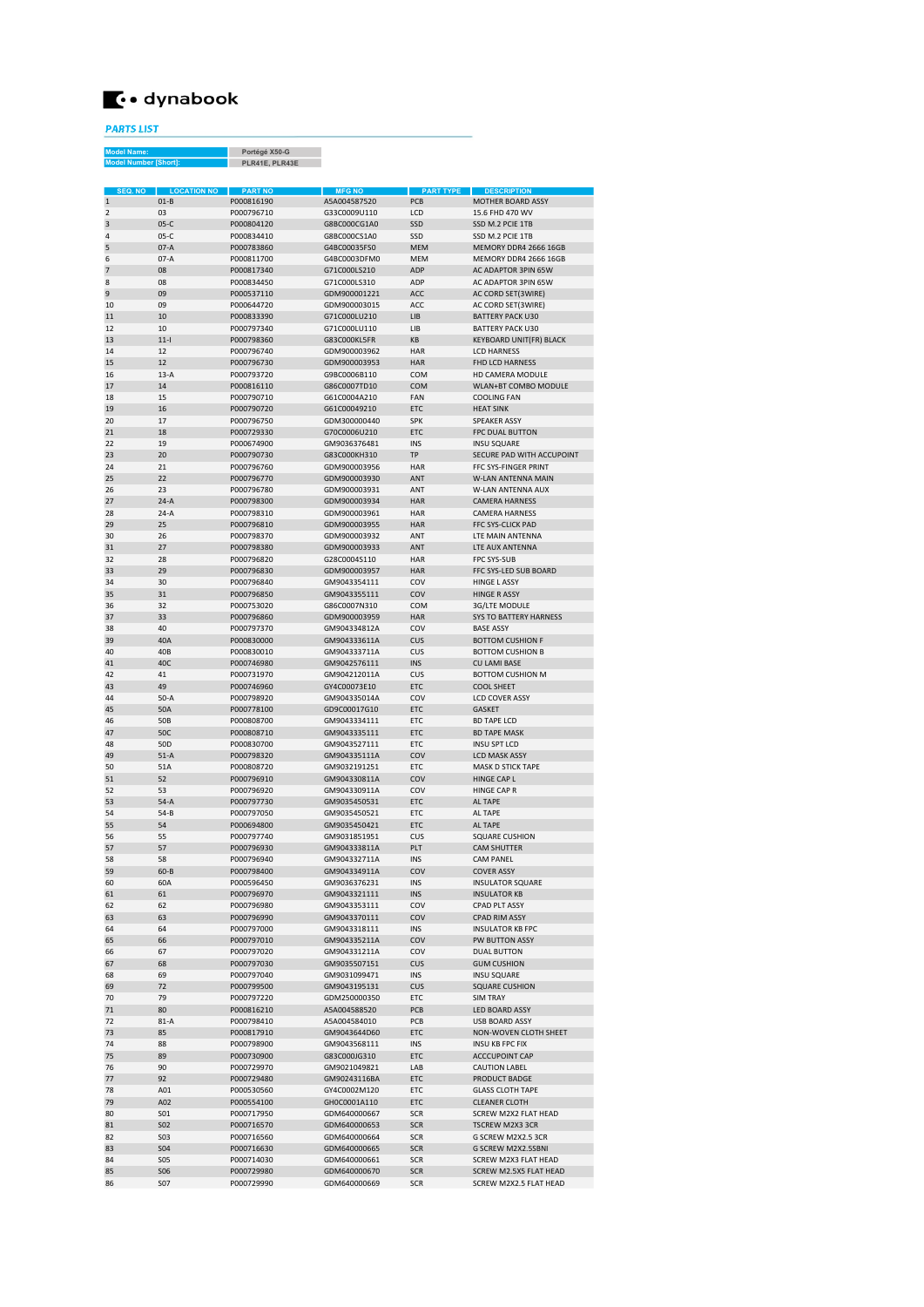

DRAWING [PAGE 1] Model Name: Portégé X50-G Model Number [Short]: PLR41E, PLR43E (03  $\sqrt{12}$  $\mathcal{L}$